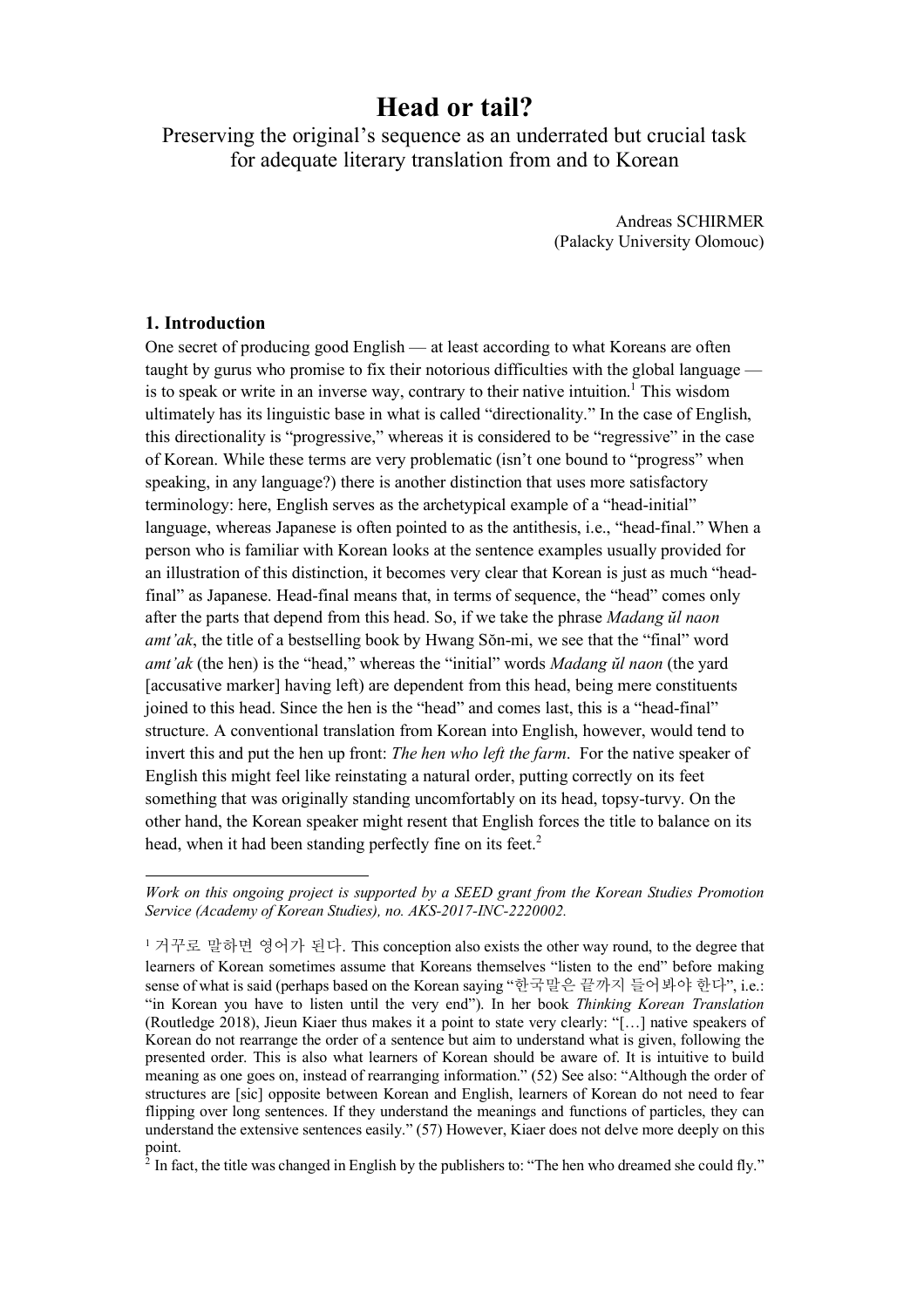The fundamental difference between head-initial and head-final construction has vast implications for translation between languages on opposite sides of this dichotomy. Thus, translating between Korean and English means constant inversion. Even the most basic simple phrases are turned upside down: "ch'aeg-ŭl ilkta" becomes "to read a book."3 Translation is a game of weighing priorities, gauging the relative importance of the various aspects at play, and making sacrifices according to level of priority.<sup>4</sup> A notorious case in point is the conflict between the preservation of rhyme and the preservation of meaning, even more exacerbated in the very special case of a poem which explicitly refers to the existence of rhyme in its text. 5

In the case of literary translation from Korean to English and vice versa,<sup>6</sup> we see that sequence — i.e., the order (of words *and ideas*) in which the message is gradually disclosed — is too often neglected, at the expense of rhetorical effect and thus ultimately also of meaning. (This pertains beyond literature, of course, applying to the translation of any rhetorically ambitious utterance.) To sum up this point, I borrow — and could not agree more with — the following words from Jutta Muschard, the result of her close study of German translations of English literature:

The sequence of information given within an utterance is of considerable importance and by no means incidental […]. Non-preservation of this important feature detracts from relevance  $[\dots]$ <sup>7</sup>

## **2. Grammatically correct, rhetorically incorrect**

The perceived need to adapt word order to what is considered congenial and "natural" to the target-language community often hampers an adequate rendering of rhetorical effect in translation. This becomes very obvious when we study translations of texts that are notably informed by classical ideas about the production of rhetorical effect. The most notorious mistake that is made in such cases is the shifting of the rhetorical climax. When the climax or punchline is disclosed in the original at the very end of the sentence, in an obviously well-calculated way, then changing this in translation should be a no-go. However, looking at Korean translations of famous English texts, we encounter precisely

 <sup>3</sup> Interestingly, there appears to be less linguistic distance between Korean and German than between Korean and English, at least in this regard. See Maria Polinsky (2012): "Headness, again." *UCLA Working Papers in Linguistics, Theories of Everything* 17: 348–359. For example, ch'aeg-ŭl ilkta ("to read a book") becomes in German: "ein Buch [a book] lesen [to read]." According to a five-part typology by Maria Polinsky, Japanese and English are extreme opposites linguistically, with Korean on the same level as Japanese (as "rigid head-final languages"), while German falls just on the next level, i.e., closer to the middle (as a "non-rigid head-final language"). In another forthcoming paper, I argue that this advantage is not exploited effectively in translations from Korean to German. 4 Patrick Zabalbeascoa (2006): "Priorities and Hierarchical Accounts of Translation." *Miscelánea:* 

*A Journal of English and American Studies* 33: 89-103.

<sup>&</sup>lt;sup>5</sup> The problem of translating Christian Morgenstern's humorous poem "Ein Wiesel / sass auf einem Kiesel / inmitten Bachgeriesel" is a prime example. Here, the English version "A weasel / sat on a pebble / in the midst of a ripple / of a brook" sacrifices the rhyme for the sake of the original meaning (at least the 'face-value' literal meaning), while "A weasel / perched on an easel / within a patch of teasel" makes the much better choice. After all, the poem goes on to say (paraphrased): "Do you know why? The shrewd animal did this for the sake of rhyme," making it very clear that 'good sense' was not intended. See Ernst Gutt (1991): *Translation and Relevance*. Oxford: Basil Blackwell, 106- 121.

<sup>&</sup>lt;sup>6</sup> I would make this claim for German as well, even though German is not so rigidly head-initial as English.

<sup>7</sup> Jutta Muschard (1996): *Relevant Translations: History, Presentation, Criticism, Application*. Frankfurt a. M.: Peter Lang, 153.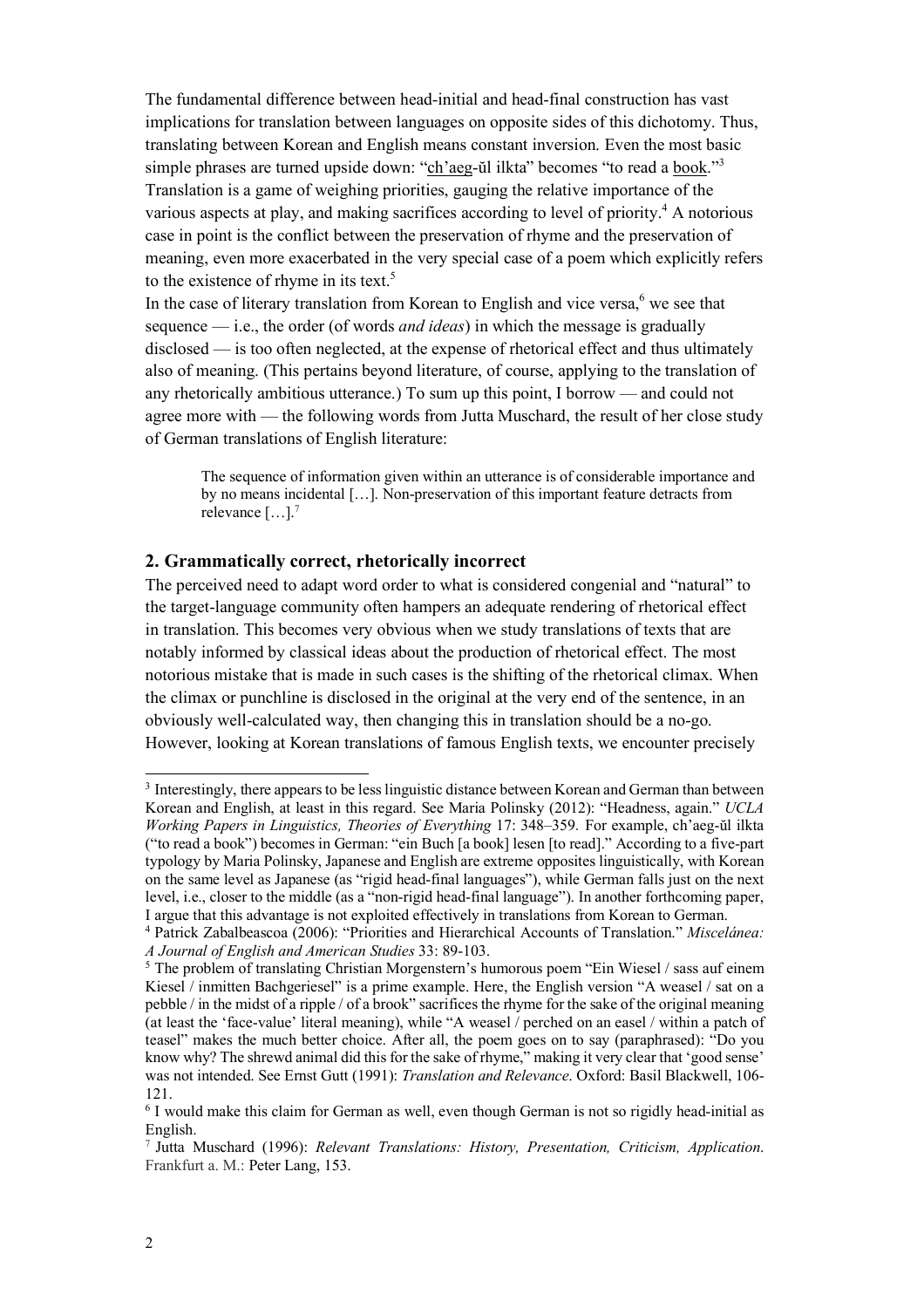this mistake all the time. For example, Martin Luther King Jr.'s famous speech "I have a Dream" — a powerful and modern-classic example of the art of rhetoric — contains this sentence:

But one hundred years later, we must face the tragic fact that the Negro is still not **free**.

In a Korean anthology of landmark speeches and texts by "36 Celebrities,"<sup>8</sup> this is translated as follows:

> 그러나 1 백년이 지난 오늘날 우리는 흑인들이 아직고 자유스럽지 못하다는 비극적인 사실에 직면해 있읍니다. 9

In the original, the emphatic "punchline" (which the speaker clearly created in a deliberate and calculated way) is disclosed — as is typical of punchlines — in the very last words: "not free". Peculiarly, the Korean translation does not bother about this, but anticipates the punchline in the middle (as visualized above using bold type); the translator obviously ranked and valued the (taken-for-granted) "natural" word order of Korean more highly than faithfully conveying the dramatic effect. The anthology from which this example is taken contains many similar instances of poor choices, faithfully rendering syntactic structure at the expense of equivalence of rhetorical effect:

As a publisher, I am acutely aware of the many disputes between the media and their **critics**.

신문발행인으로서, 필자는 보도매체와 그 비평가들 간의 여러 논쟁을 잘 알고 있다. 10

The daily news tells us again and again that, with all his knowledge and with all his refined ways, modern man remains **the wildest animal**. 매일같이 전해지는 뉴스들은 현대인들이 그 모든 지식과 그 모든 세련된 방법을

가지고서도 **가장 난폭한 동물**의 상태에 머물러 있을을 거듭 우리에게 말해주고 있는 것이다. 11

I believe the reflective portion of mankind is divided into two groups: those who are interested in people and care about them; and those who are interested in **ideas**. 나는 사상가들이 두 부류로 나누인다고 한다. 하나는 사람에 관심을 두고 사람을 배려하는 부류이고 다른 하나는 **사상**에 관심을 두는 부류가 그 것이다.<sup>12</sup>

The reading public has learned how to consume even the greatest fiction as if it were **a can of soup**.

아무리 훌륭한 소설이라도 일반 독서대중들은 그것이 마치 하나의 수프 통조림인 양 소비해 버리는 방법을 배워왔다. 13

The objection might be raised that a sentence in canonical word order should not be translated into a sentence with a conspicuously non-canonical word order. But if this requirement leads to the destruction of meaningful sequence, then it should be ranked subordinate.

 <sup>8</sup> *36 Celebrities Say… / Segye ch'oego chisŏng 36-in i mal hanŭn 21-segi ŭi segye.* Sisa Yŏngŏsa p'yŏnjip kungyŏk. Seoul: Sisa Yŏngŏsa 1996. (Yŏng-Han taeyŏk mun'go, 99-100.)

<sup>9</sup> Martin Luther King Jr.: "I have a Dream." *36 Celebrities Say…*, p. 4–5.

<sup>10</sup> Tom Johnson: "A publisher reflects on the freedom of the press." *36 Celebrities Say…*, p. 56–57.

<sup>&</sup>lt;sup>11</sup> Isaac Bashevis Singer: "Modern man remains the wildest animal." 36 Celebrities Say..., p. 66–67.

<sup>12</sup> Paul Johnson: "The heartless love of mankind." *36 Celebrities Say…*, p. 72–73.

<sup>13</sup> W. H. Auden: "A short defense of poetry." *36 Celebrities Say…*, p. 82–83.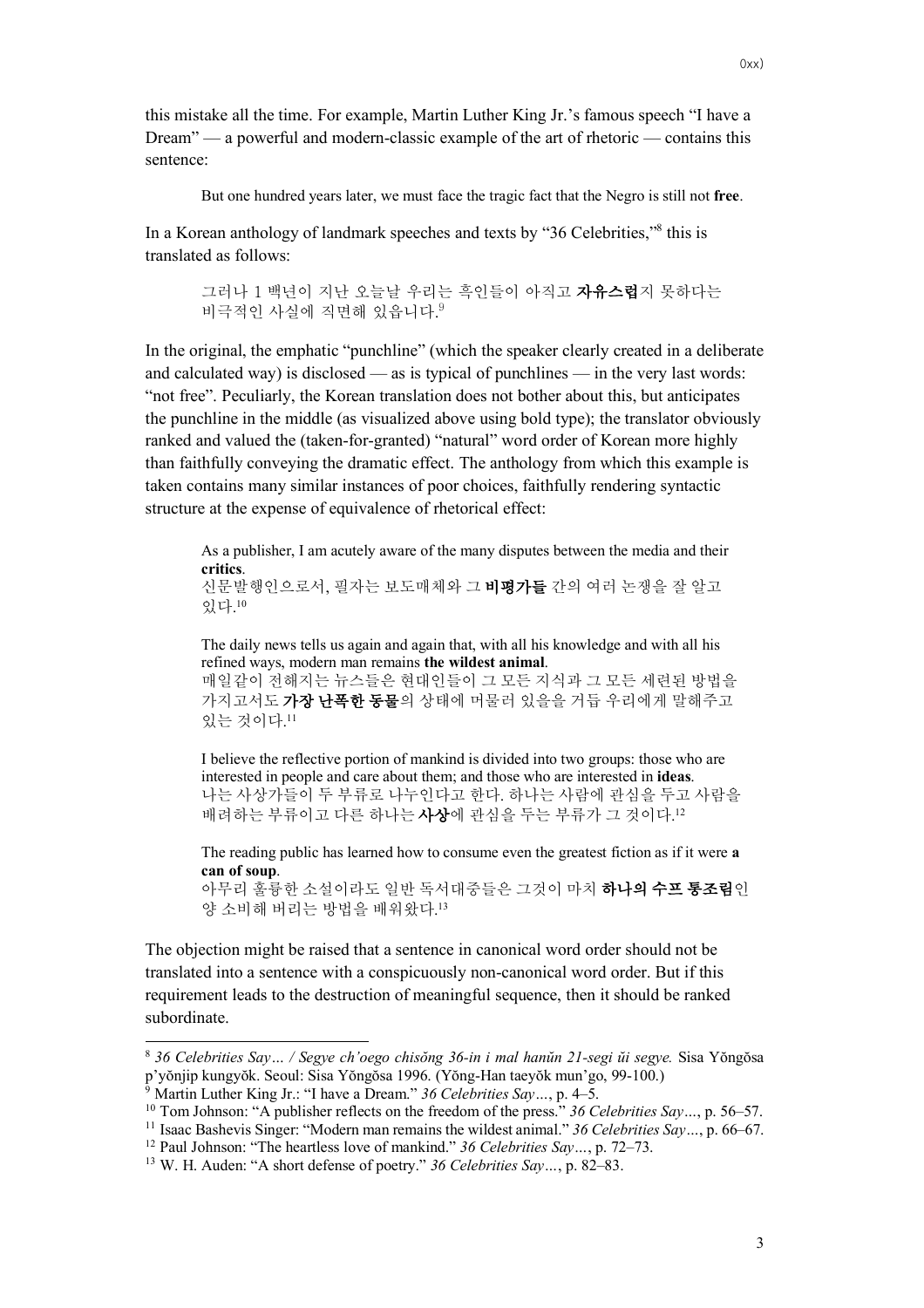## **3. Demanding the preservation of sequence: Nothing new under the sun**

Talk about translation is dominated by quarrels about the *mot juste*, i.e., the right word. By contrast, the idea that sequence is a major aspect of translation, which must be considered, seems — though not new at all — to remain on the margins, enjoying little more than precarious outsider status. While disputes over word-choice are standard fare, a debate over the *order* of words is unusual, and always threatened to be cut short by the erroneous commonplace that if things are just arranged in a different order then the content is still the same — and, above all, by the notorious cheap refutation pointing to target-language constraints that are assumed, or alleged, to be inevitable. In anticipation of this latter argument, the demand for greater fidelity to sequence usually goes hand in hand with an insistence on the hidden potentials of the target language. Among the prominent advocates of sequence as a major factor in translation we find some famous German classical philologists of the 19th and 20th centuries:

Almost always I discovered that, whenever I digressed from Cicero's word order, the speech lost much of its vigor; whereby I concluded that this [Cicero's] sequence was simply natural, and that Cicero would not have ordered his words very differently even if he had happened to be German<sup>14</sup>

The basic error [...] is sticking to the arbitrary current state of one's own language instead of allowing one's own language to be shifted, forcefully, by the foreign language. He [the translator] should broaden and deepen his own language through the foreign [language]. Usually people have no idea the degree to which this is possible, the extent to which every language can transform itself 15

(…) keep the sequence of these ideas; just as, in his sentence, these ideas appear[ed] in front of the poet's eyes<sup>16</sup>

The famous German translator Burkhart Kroeber justified<sup>17</sup> his new rendering of Alessandro Manzoni's already oft-translated *I Promessi Sposi* not, as would be usual, by the previous translations' shortcomings regarding their choice of words, nor by the need to update the language, but as follows:

I am convinced that a large part of what makes the original appealing to the native reader [...] lies precisely in the way in which the sentences are constructed — and that is how thoughts are guided, how the argument is structured, how the emotional reactions of readers are channeled (419–420)

 <sup>14</sup> "Fast immer fand ich, dass, wenn ich die von Cicero gebrauchte Wortfolge verliess, die Rede selbst viel von ihrer Kraft verlor; woraus ich schloss, dass diese Folge das Naturgemäße sei, und dass Cicero, wäre er ein Deutscher gewesen, die Worte wohl nicht viel anders geordnet haben würde." Friedrich Carl Wolff in his preface to *Des Marcus Tullius Cicero auserlesene Reden* (Altona: Hammerich 1805, p. VII).

<sup>&</sup>lt;sup>15</sup> "Der grundsätzliche irrtum des übertragenden ist dass er den zufälligen stand der eignen sprache festhält anstatt sie durch die fremde sprache gewaltig bewegen zu lassen […] er muss seine sprache durch die fremde erweitern und vertiefen man hat keinen begriff in welchem masze das möglich ist bis zu welchem grade jede sprache sich verwandeln kann." Rudolf Pannwitz in his book *Die Krisis der europäischen Kultur* [The crisis of European culture] (Nürnberg: Hans Carl 1917), p. 193.

<sup>&</sup>lt;sup>16</sup> "[...] die Folge dieser Vorstellungen, so wie sie dem Dichter in seinem Satz vor Augen kommen, nach Möglichkeit auch im Deutschen einzuhalten." Wolfgang Schadewaldt in his notes to his translation of Homer's *Odyssey* (Hamburg: Rowohlt 1958), p. 323.

<sup>17</sup> Burkhart Kroeber (2001): "Zu meiner Neuübersetzung der Promessi Sposi" [On my Retranslation of the *Promessi Sposi*]. *Sprachvergleich und Übersetzungsvergleich*, ed. by Jörn Albrecht and Hans-Gauger. Frankfurt a. M.: Peter Lang, p. 413–425.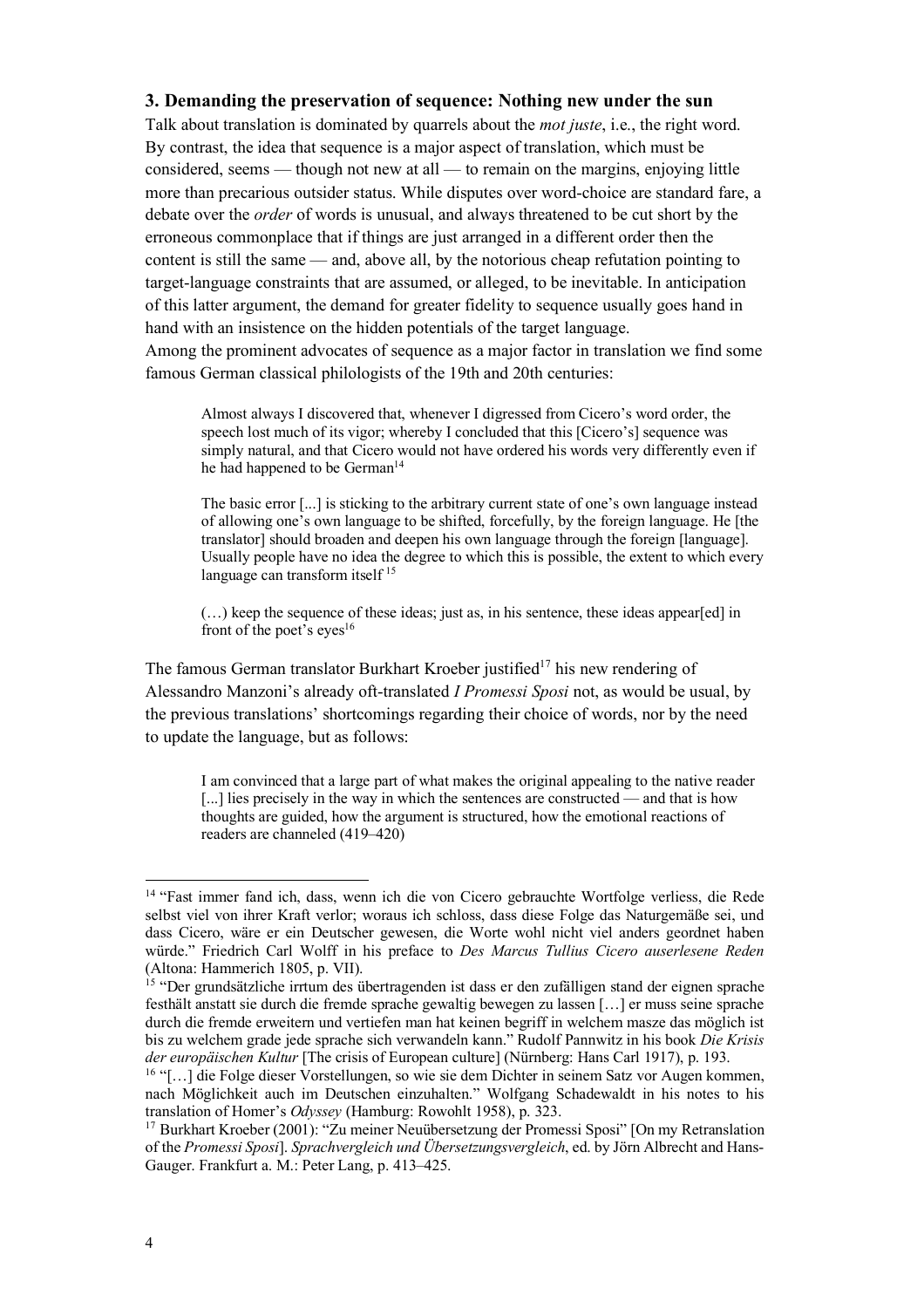Decisive are, as far as I am concerned, not the words themselves but their order, i.e. the sequence in which they are disclosed to the reader (417)

What is not merely communicated to the reader but, via the build-up of the sentences and the sequence of the elements that are disclosed, suggested — i.e. the narrative informations [sic], and these are very closely connected with syntax (420)

The outsider status of sequence-preoccupied translation is also noticeable when we look at Dieter Lohmann's (relatively unknown) effort to make teachers of Latin change their ways, so that learners of Latin would be taught to follow the sequence of an utterance, instead of the usual de- and re-construction according to the intuitive word order of the learner's own language, by which the original is turned upside down.<sup>18</sup>

## **4. Is it possible to make Korean more flexible?**

In Korean, the canonical constituent order (word order), which is SOV (e.g., "남자가 녹차를 마셨다," the man [nominative marker] the green tea [accusative marker] drank), seems so dominant that all other options rarely come into play. In informal speech, however, all six possible orders of constituents (SOV, OSV, SVO, OVS, VSO, VOS) are, theoretically, acceptable, even if some of them occur only occasionally. Thanks to "right dislocation," Koreans can construct sentences that do not end with a verb (서술어, 동사, 형용사), adding elements *post festum*, such as, e.g., objects that are dependent on the verb, or attributive specifications.<sup>19</sup> Permutation is often attributed to spoken language, but the stylistic effect of emphasis ("강조와 같은 문체적인 의미"20) that can be produced by permutation is usually acknowledged.

민수를 사랑한다, 내가. Minsoo [accusative marker] love, I [nominative marker]. 사랑한다, 내가 민수를. Love, I [nominative marker] Minsoo [accusative marker]. 사랑한다, 민수를, 내가. <sup>21</sup> Love, Minsoo [accusative marker], I [nominative marker].

<sup>&</sup>lt;sup>18</sup> "Auf Neues habe ich Lust. Über die Bedeutung der Reihenfolge für das Verstehen und Übersetzen, dargestellt an deutschen und lateinischen Text-Beispielen von Ovid bis Horaz" (Referat auf einer Lehrerfortbildungstagung in Maulbronn am 6.12.2006). [https://journals.ub.uniheidelberg.de/index.php/fc/article/view/38578/32240 (1.6.2019)]

<sup>19</sup> Ahn, Hee-Don and Sungeun Cho (2011): "Notes on two types of fragments." *Linguistic Research* 28: 19–35. Ko, Heejeong (2014): "Remarks on Right Dislocation Construction in Korean: Challenges to bi-clausal analyses." *Language Research* 50, no. 2: 275–310. Ahn, Hee-Don. and Sungeun Cho (2015): "Right dislocation vs. fragment: A reply to Ko." *Studies in Generative Grammar* 25: 427–446. Ko, Heejeong. 2015. Two ways to the right: A hybrid approach to right dislocation in Korean. Language Research 51: 3–40. Chung, Daeho (2015): "Some notes on Ko's hybrid approach to the Korean RDC." *Studies in Generative Grammar* 25: 735–754. 이정식(Jeong-Shik Lee) (2016): "국어 우전위 요소와 조각구" [Right Dislocated Elements and Fragments in Korean]. *Studies in Generative Grammar* 26, no. 2: 115–141. Park, Bum-Sik and Sei-Rang Oh (2017): "On the Island-(In)Sensitivity in the Right-Dislocation Construction in Korean." 언어과학연구/*Journal for Linguistic Science* 83: 135–153. For a general orientation see James Hye Suk Yoon on "Korean Syntax" in the *Oxford Research Encyclopedia* (DOI: 10.1093/acrefore/9780199384655.013.171). See also the paper "English-dominant Korean-speakers show reduced flexibility in constituent order" by Savithry Namboodiripad, Dayoung Kim, and Gyeongnam Kim. UC San Diego. http://savi.ling.lsa.umich.edu/publications/CLSmanuscript.pdf <sup>20</sup> 최재희: 한국어 문법론 . 서울: 태학사 2004, p. 6.

 $21$  Ibid., p. 6–7.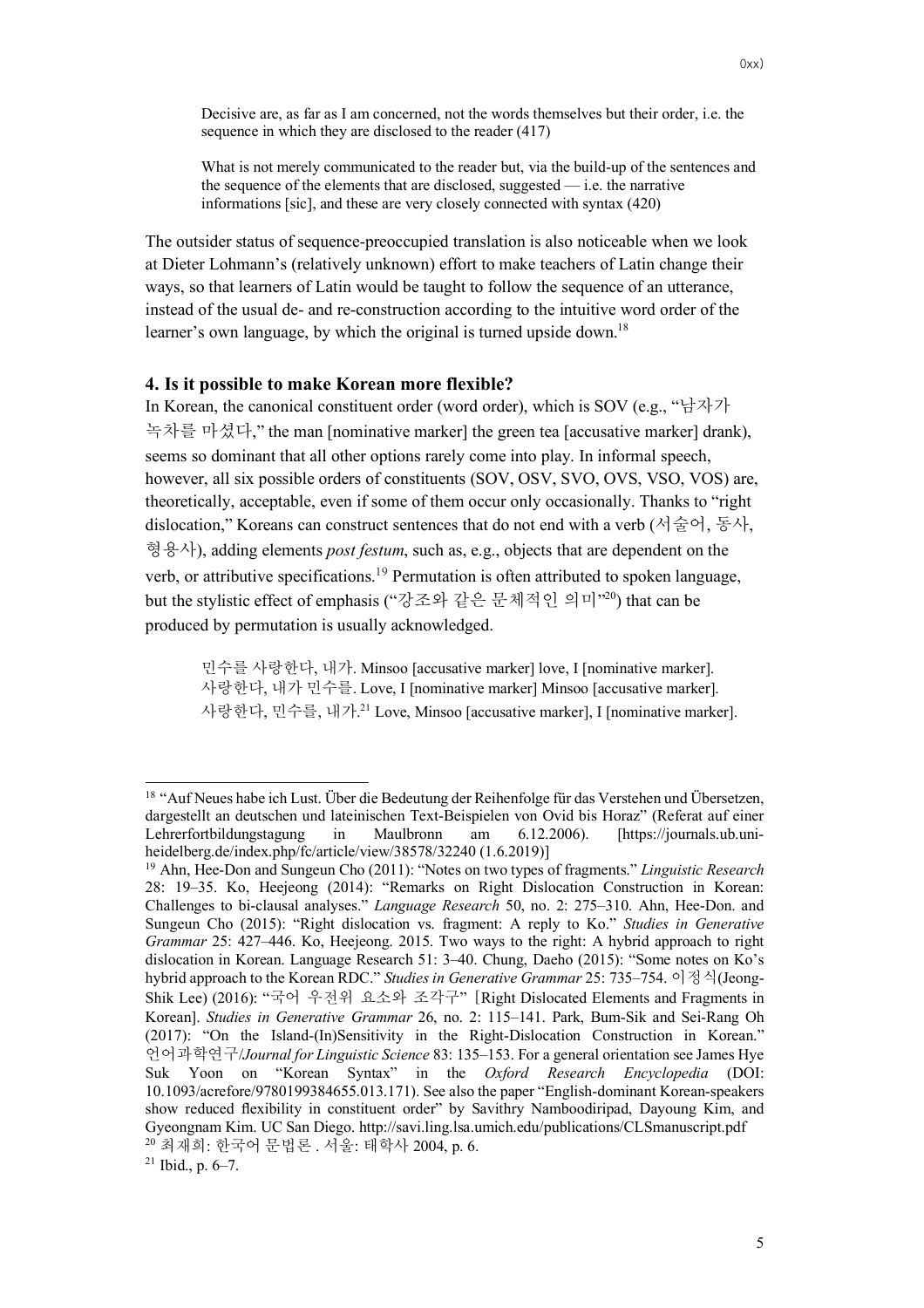It is, however, striking that these potential constructions are so little used when it comes (as shown above) to the translation of aphorisms, jokes, or rhetorically challenging **literature** 

In the following example, taken from the KBS Gag Concert, disclocation is, in a very basic way, the element on which the shtick relies:

아까비: 썸남이랑 주말에 여행을 갔어요. [(Female comedian:) With my crush I went on a weekend trip.] (오~) [Oh!] 아까비: 처음엔 집이 엄해서 안된다고 했죠. 걔가. [Initially, there was the usual line that mummy and daddy are too strict and there is no way. His.] (하하하하...) [Hahaha…] 아까비: 여행지에 도착하니 마침 불꽃놀이 중이라 목마를 태워 줬어요. 내가. [When we arrived at the place there was a fireworks display going on and so a ride on the shoulders was given. (By) me (to him).] (하하하하...) [Hahaha…] 아까비: 그리고 호숫가에서 야경을 바라보며 로맨틱하게 오리배를 탔죠. 따로. [And then, on the lake, looking at the stars, a romantic duck-boat-ride was taken. Separately.] (하하하하...) [Hahaha…]22

The role of dislocation in contemporary Korean literature is perhaps underestimated. Some writers certainly relish the expressiveness made possible by a sentence structure that postpones the disclosure of the grammatical object:

나는 느낄 수 있었다. 시간이 흐를수록 마치 맥주가 익어가듯 조금씩 효모가 퍼져가는 부장의 숨소리를. 그리고 그 알콜 기운이 번져가는 심장의 떨림을.<sup>23</sup>[I could feel (it). This  $(...)$  breath. And this  $(...)$  heartbeat.]<sup>24</sup>

두려웠다. 유서처럼 배달되는 이 책들이 어느 날 그쳐버릴까봐. 25 I was afraid that those books which were delivered like last testaments might one day cease [not be delivered anymore].

(Literally: "I was afraid. Those last-testament-like delivered books one day [they] they might cease.")

생각하지 않을 수 있다면 얼마나 좋을까. 그러니까 우리가 대학에서 만난 1998 년의 세상을. 26

How wonderful it would be if I could stop thinking about the world we had faced as university students in 1998.27

 <sup>22</sup> Gag Concert / 개그콘서트 2018.12.01 (https://www.youtube.com/watch?v=M92maZhcFLA [starting at 0:40]). Retrieved 15.5.2019.

<sup>23</sup> 박민규 (2005): "고마워, 과연 너구리야." In: 카스테라, p. 61. English translation: Park Mingyu (2007): "Raccoon World." Transl. by Jenny Wang Medina. *Azalea: Journal of Korean Literature & Culture* 1: 193–214.

<sup>&</sup>lt;sup>24</sup> In English, indeed, it seems impossible to produce a comprehensible equivalent of Korean "premodification," and this greatly limits the potential to replicate what the Korean dislocation achieves here. Jenny Wang Medina translates this passage relatively freely as follows: "I could feel the effects of the alcohol. As time passed, I could hear the manager's breath gradually growing thicker, like the yeast swelling in beer as it ferments. That, and the beating of his heart as the alcohol

spread through his veins." 25 김성중: 상속 (2018 현대문학상 수상소설집), p. 16.

<sup>26</sup> 김금희 / Kim Keum-hee: 체스의 모든 것. K-Fiction 16. Seoul: Asia Publisher 2016, p. 84 <sup>27</sup> Ibid., p. 87.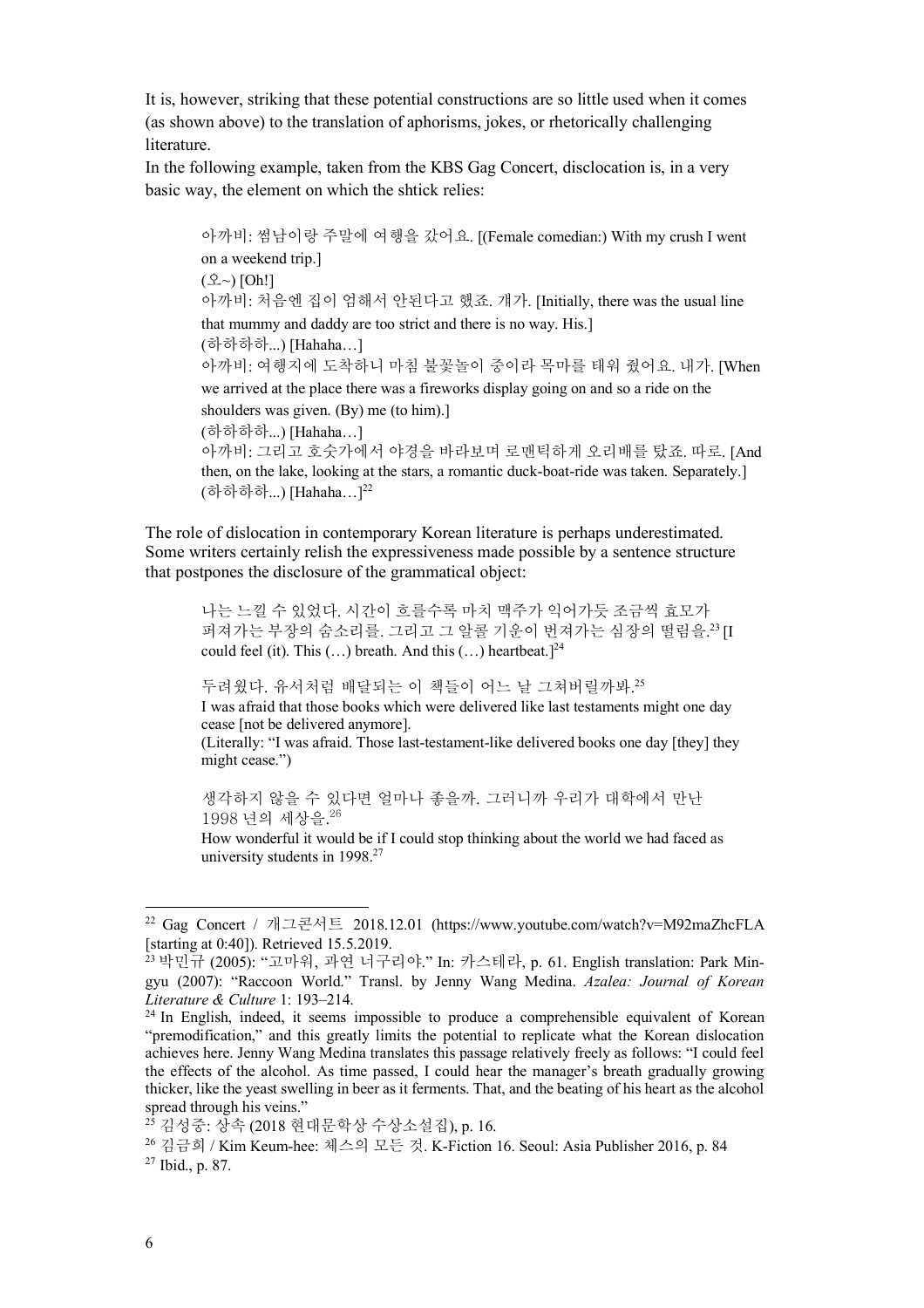In fact, the latter example shows how insensitive translators can be when it comes to rhetorical effects. After all, it should have been the translator's top priority to emulate the specific impact of the Korean original's eye-catching dislocation. This is possible, and would read more or less as follows: "*Stop thinking* — to be able to do this: how wonderful that would be. I mean, [stop thinking] about the world of 1998 (…)." But if this is too radical, the following 'minimal solution' would at least preserve the essential point: "How wonderful it would be if I could stop thinking. [That is, thinking] About the world  $(...)$ ." By way of example, the language of Korean songwriters is full of such deliberate dislocation, using this device not only to create singable phrases, but also to create tension and impact:

그러나 우린 알 수 있었지[But we knew it, didn't we,] 너와 나의 둘만의 느낌[yours and mine, both of us, our feelings]28 난 알아요 이밤이 흐르고 흐르면[I know, after this night is over,] 누군가가 나를 떠나 버려야한다는[somebody has to leave me and ditch me] 그 사실을 그 이유를 [This fact, the reason for it] 이제는 나도 알수가 알수가 있어요[now I too can understand it]29 언제나 그 말은 하지 못했지 [Never this word I was able to say:]

오래전부터 사랑해 왔다고[since long ago I have always loved you] 30

There is the peculiar effect here that even in this line-by-line translation, the English version does not always convey that a dislocation occurs. Amongst the examples above, the only really striking case might be: "This fact … now I can understand it." But all the above examples postpone something that in conventional (canonical) Korean grammatical order would be placed either first, or somewhere in the middle, but not last. The examples given above are in fact simple, as the dislocation merely "postpones" an object which — in textbook grammar — would have to precede the verb:

달콤했었지 / 그 수많았던 추억속에서 [(Sweet it had been, hadn't it / (being) within all those many memories $]^{31}$ ('Textbook-wise':) 그 수 많았던 추억 속에서 달콤했었지

그리워하고 있니 / 오래전오늘 우리의 사랑이 / 너무나 포근했던 / 그 겨울 눈부신 하늘을 [Do you miss it? / Long ago our love / (was) much too cosy / (under) this winter's dazzling heaven<sup>[32</sup>] ('Textbook-wise':) 오래전 오늘(,) 우리의 사랑이 너무나 포근했던(,) 그 겨울(의) 눈부신 하늘을 (너는) 그리워하고 있니

We see clearly how dislocation creates very interesting rhetorical effects stemming from the linear or chronological order in which we apprehend the elements of the utterance. These effects increase, of course, the more complex the dislocations are. As we can see below, poetic creativity can shuffle the sequence in many ways, going far beyond the simple postponing of an object:

 <sup>28</sup> 벗님들: 둘만의 그낌 (1986).

<sup>29</sup> 서태지와 아이들: 난 알아요 (1992).

<sup>30</sup> 신해철 넥스트: 인형의 기사 (1992).

<sup>31</sup> 나미: 나의 슬픈인연 (1985).

<sup>32</sup> 강수지: 혼자만의 겨울 (1995). The tentative translation provided here is meant to reflect sequence. With grammar as the leading criterion the rendering should be along the lines of: "Do you miss it, that winter's dazzling heaven [of those days] when, long ago, our love was much too cosy."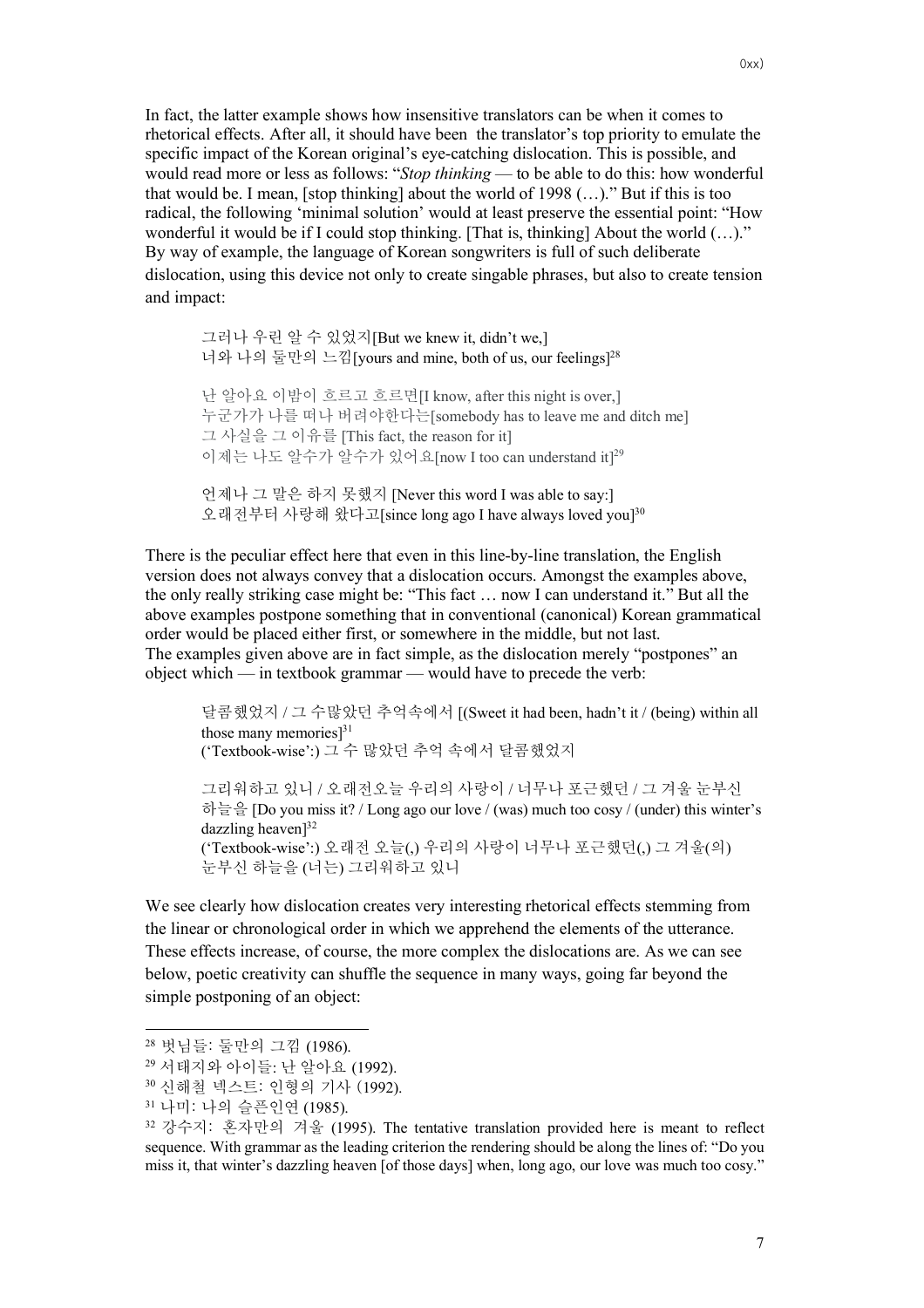세상을 너무나 모른다고 ['This world too much ignoring':] 나보고 그대는 얘기하지 [Looking at me you said (these words above about me),] 조금은 걱정된 눈빛으로 [slightly sorrowful glances throwing at me]33

In prosaic "textbook" order these lines would be whirled around: 그대는 조금은 걱정된 눈빛으로 나보고 세상을 너무나 모른다고 얘기하지.

What we may see here is an arsenal of syntactic possibilities, that could not only be put to good use in the 36 rhetorically sophisticated essays quoted above, but would also be helpful in the translation of aphorisms and jokes, and — ultimately — the translation of any rhetorically ambitious utterance. Translators of Korean (into English), however, refrain from exploiting these linguistic possibilities because sequence ranks low in their hierarchy of priorities. Likewise, Western translators are seemingly convinced that all other concerns simply overrule sequence — as will be shown in the following.

## **5. Literary translation examples**

#### **5.1 Giving away the punchline**

윤교수는 이런 얘기도 해주었다. 루쉰이 일본 유학생이었을 때 일본인 선생이 참배할 것이 있다며 루쉰을 비롯한 학생들을 뒤따르게 했는데, 데리고 간 곳이 오차노미즈에 있는 공자 사당이었단다. 34

The professor also said that when Lu Xun was a student in Japan, he had a Japanese teacher who took all of his students, including Lu Xun, to a Confucian shrine in Ochanomizu.

Very obviously, the English translation here gives away the rhetorical goal of the original text. Clearly, the rhetorical climax is at the end of the sentence, when the original states, if we translate literally: "… but where he took them, this place was a (in-Ochanomizulocated) Confucian shrine." So there is, indeed, a clear build-up of tension, that ends with a kind of punchline. In German, at least, this could be replicated very well,<sup>35</sup> but English also has the linguistic tools to keep much closer to the original, and thus also closer to effective storytelling. After all, let us not forget that the purpose of staying close to the original is, in this regard, not an end in itself, but a means to be rhetorically apt.

#### **5.2 Order of words vs. order of ideas**

어린시절 거짓말을 할 때마다 코가 길어지는 아이의 이야기를 읽은 적이 있다.

Back when I was a child, I once read a story about a boy whose nose grew longer **every time he told a lie**. 36

 <sup>33</sup> 들국화: 그것만이 <sup>내</sup> 세상 (1985).

<sup>34</sup> Example from: 신경숙: 어디선가 나를 찾는 전화벨이 울리고. Seoul: P'aju 2010, p. 182–183. English Translation: Kyŏng-suk Sin: *I'll be right there.* New York: Other Press 2013, p. 157.

<sup>&</sup>lt;sup>35</sup> "Professor Yun gab auch die folgende Geschichte zum Besten. Als Lu Xun in Japan als Auslandsstudent war, meinte ein japanischer Lehrer einmal, es gelte jemandem eine Reverenz zu erweisen. Lu Xun und andere Studenten forderte er zum Mitkommen auf, wohin er sie aber führte, das war ein in Ochanomizu gelegener, dem Konfuzius gewidmeter Schrein."

<sup>&</sup>lt;sup>36</sup> This example is the first sentence of "Kodog-ŭi palgyŏn," a short story by Ŭn Hŭi-gyŏng (Eun Hee Kyung). The English translation, "The discovery of solitude," is contained in *Beauty Looks Down on Me.* Transl. by Yoonjin Park, Craig Bott, Sora Kim-Russell, and Jae Won Chung. Champaign, Illinois: Dalkey Archive Press 2017.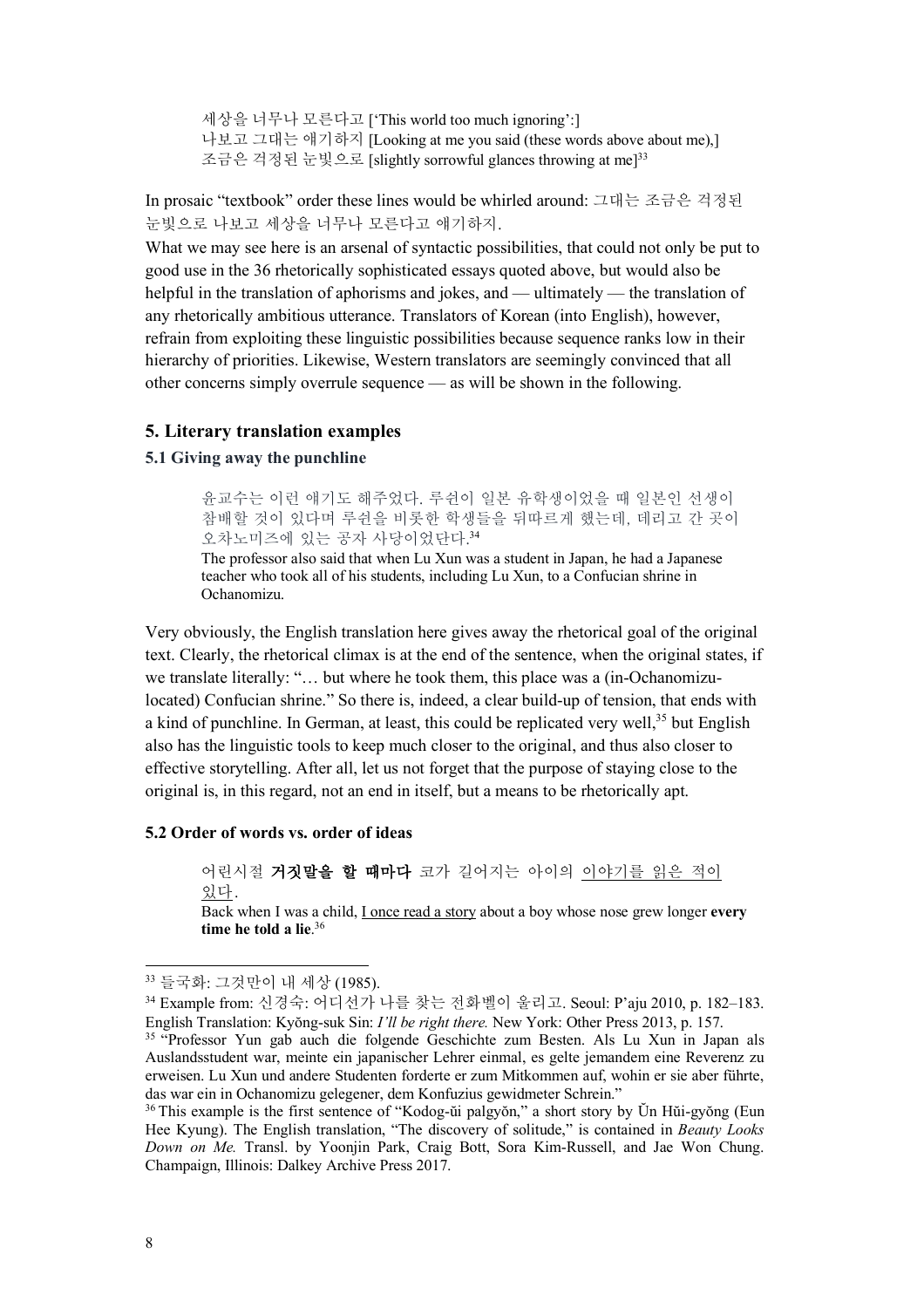A childhood memory: With every lie his nose became longer – this was the fate of a boy whose story I read in those days.

Does fidelity to sequence make up for the loss of fidelity in terms of syntactical relations? After all, what was attributive in the original, in typically Korean pre-modification (*k'oga kirŏjinŭn*: [its]-nose-longer-getting-[child] = a child whose nose got longer), becomes a main phrase ("his nose became longer"), and what was the main clause (*iyagi-rŭl ilgŭn chŏg-i itta*: I once read a/the story) becomes a relative clause ("whose story I read"). But translating means pondering priorities and sacrificing the lesser for the greater good. I argue that in literary translation the attempt at (approximate) replication of the original sequence should be — not automatically, but more often than not — prioritized above the attempt at preservation of syntactical, grammatical relations. After all, sequence means the cognitive order in which the reader encounters the elements of the sentence or utterance, one after the other.

### **5.3 Cognitive sequence**

해안촌 혹은 중국인 거리라고도 불리는 우리 동네는 겨우내 북풍이 실어나르는 탄가루로 그늘지고 거무죽죽한 공기 속에 해는 낮달처럼 희미하게 걸려 있었다. 37

Our neighbourhood was Seashore Village to some, while others called it Chinatown. The coal dust carried in by the winter northerlies settled over the area like a shadow, blackening the sky and leaving the orb of the sun looking more like the moon.

The distance between the two languages involved means that it is not possible to follow the original's "order of ideas" unless there is a willingness to abandon the ambition to preserve the syntactic structure of the original. Normally, as we can see also from this example here, the emulation of syntactic structure is considered to be of utmost importance for translational equivalence. But if we are willing to give up this ambition to reproduce syntax, we attain a result that delivers the right psychological impact in terms of narration:

Seashore Village or Chinese Street, as it was called – this was our village, where all winter long the north wind carried along coal dust that made for a murky and darkish sky, in which the sun, vague like a moon in daylight, drooped down.

## **6. Conclusion**

Inherent in all languages we find the basic principle<sup>38</sup> that things have to be told one after another, with relative freedom on the part of the speaker to choose — within the (often

 <sup>37</sup> Example taken from Oh Jung-hee: Chinatown / 오정희: 중국인 거리, published together with the translation as volume 11 of the Bi-lingual Edition Modern Korean Literature (p. 12 and p. 13 respectively). Translation by Bruce und Ju-chan Fulton, first printed in: *Korea Journal* 30, no.1 (1990): 49–64.

<sup>38</sup> It is exactly this aspect that in the science fiction movie *Arrival* distinguishes human languages from the non-linear language of the ultra-intelligent aliens, who communicate in written statements that are produced all at once.